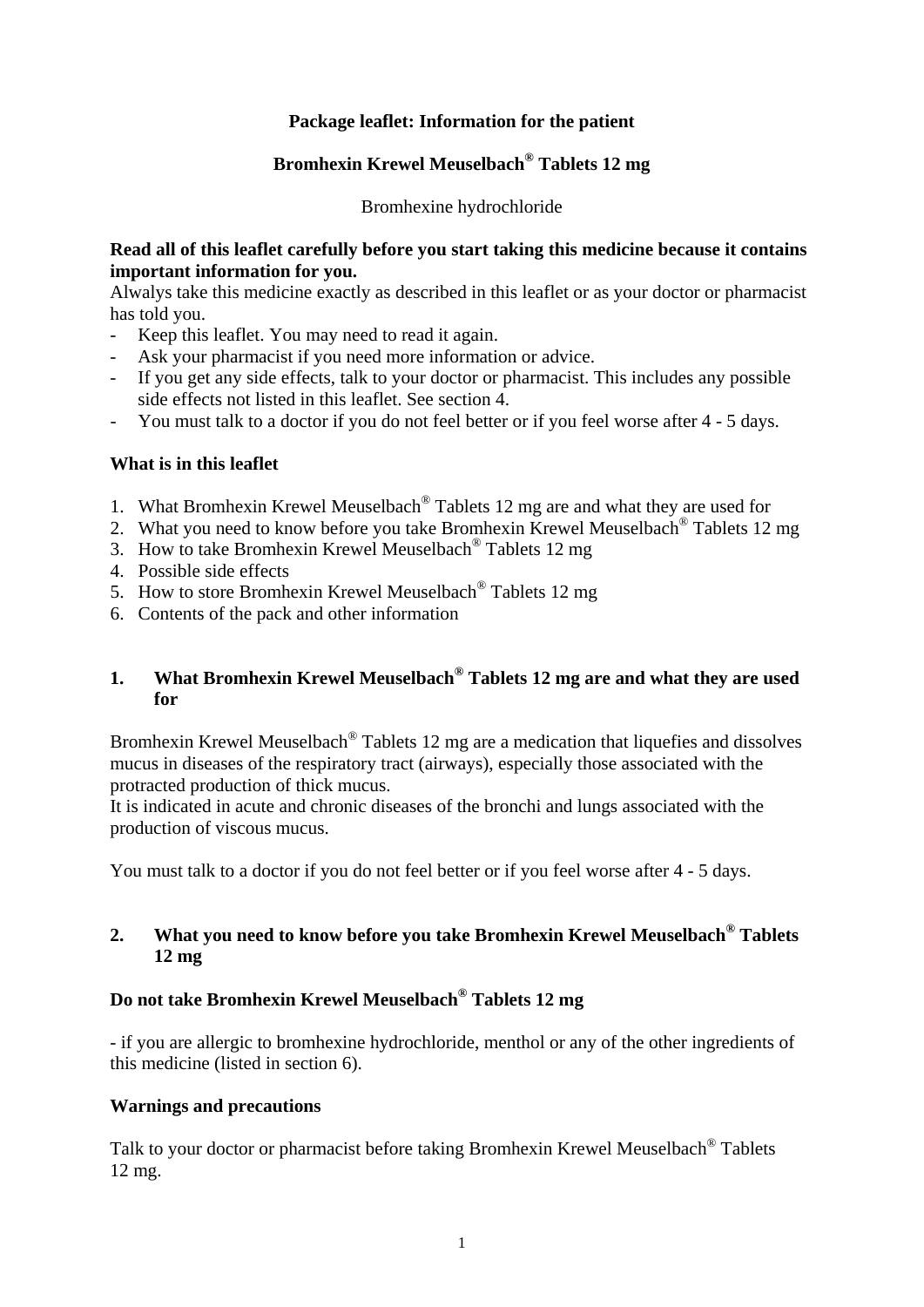There have been reports of severe skin reactions associated with the administration of bromhexine. If you develop a skin rash (including lesions of the mucous membranes such as mouth, throat, nose, eyes, genitals), stop using Bromhexin Krewel Meuselbach® Tablets 12 mg and contact your doctor immediately.

Do not take Bromhexin Krewel Meuselbach® Tablets 12 mg without talking to your doctor if:

- you have a certain rare bronchial condition with excessive build-up of mucus (e.g. malignant ciliary syndrome). In such cases, Bromhexin Krewel Meuselbach® Tablets 12 mg should be used only under medical supervision, due to possible mucus congestion.

- you have poor kidney function or severe liver disease (in this case, Bromhexin Krewel Meuselbach® Tablets 12 mg is used at longer dosing intervals or at a reduced dose). If kidney function is severely impaired, the metabolites (breakdown products) of Bromhexin Krewel Meuselbach® Tablets 12 mg must be expected to accumulate in the liver.

Liver function should be occasionally monitored, especially during prolonged treatment.

# **Other medicines and Bromhexin Krewel Meuselbach® Tablets 12 mg**

Tell your doctor or pharmacist if you are taking / using, have recently taken / used or might take / use any other medicines.

#### *Bromhexine / antitussives*

Concurrent use of products that suppress cough (antitussives) may lead to the dangerous accumulation of mucus due to the suppression of the cough reflex. This is why special care must be taken in the case of such therapeutic combinations and the physician´s advice must be followed carefully.

#### **Pregnancy and breast-feeding**

If you are pregnant or breast-feeding, think you may be pregnant or are planning to have a baby, ask your doctor or pharmacist for advice before taking this medicine.

#### Pregnancy

There is no experience to date with the use of this medicine in human pregnancy. For this reason, Bromhexin Krewel Meuselbach® Drops 8 mg/ml may only be used during pregnancy after careful consideration of the benefits and risks by your doctor.

#### Breast-feeding

Bromhexine is excreted in human milk. As the effects on the infant have not been sufficiently studied, Bromhexin Krewel Meuselbach® Tablets 12 mg must not be taken during breastfeeding.

#### **Driving and using machines**

There are no special points to consider.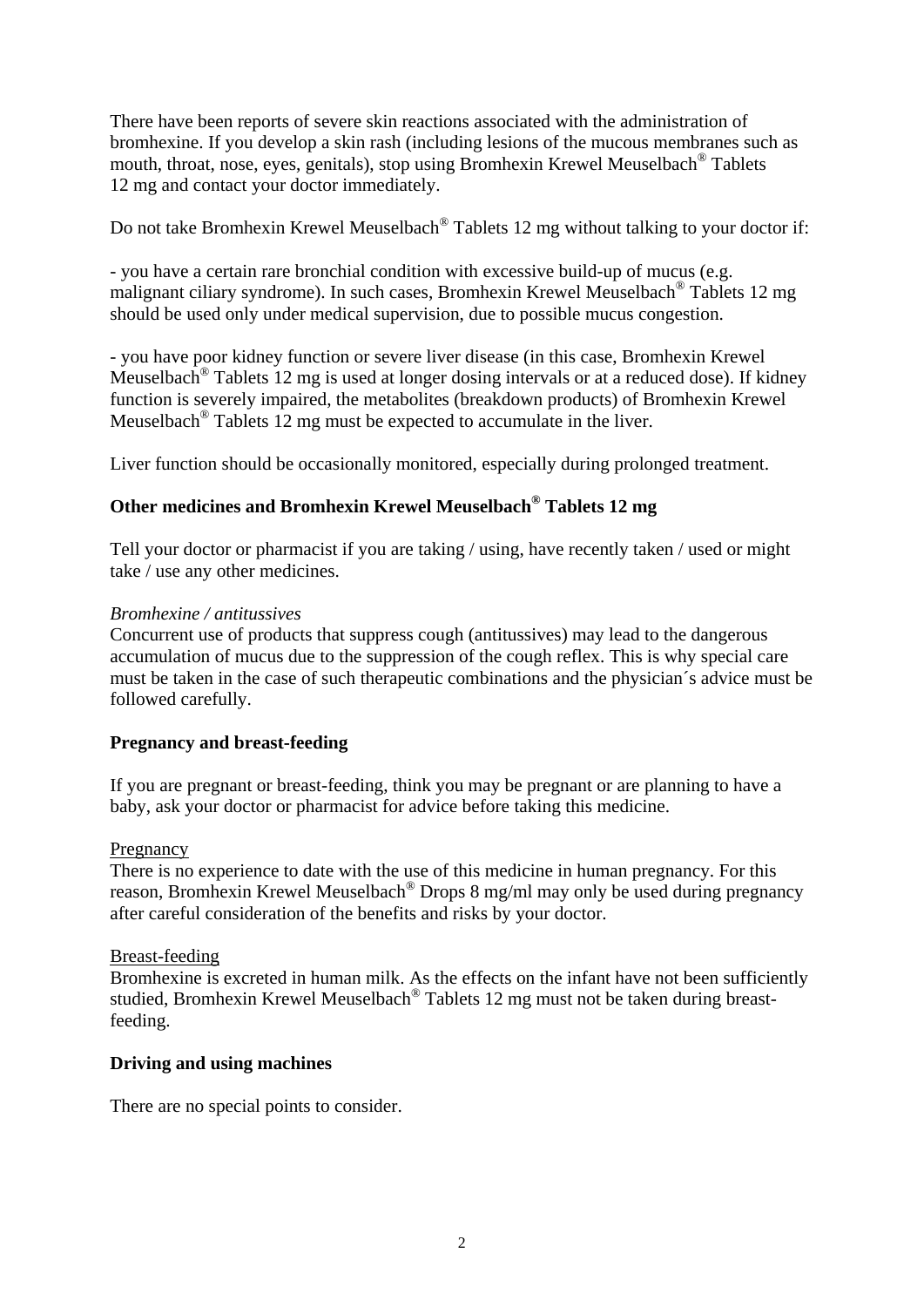# **3. How to take Bromhexin Krewel Meuselbach® Tablets 12 mg**

Always take this medicine exactly as described in this leaflet or as your doctor or pharmacist has told you. Check with your doctor or pharmacist if you are not sure.

## **If not prescribed otherwise by your doctor, the recommended dose is:**

Adults and adolescents over 14 years of age 1 tablet 3 times daily (equivalent to 36 mg bromhexine hydrochloride daily).

## **Use in children and adolescents**

For children under 14 years medicinal products with a lower content of active substance are available.

## Method of administration:

Oral use.

The tablets should be taken after meals with plenty of fluid.

Note: Adequate hydration may be beneficial.

## Duration of administration:

The duration of treatment depends on the severity of the disease and should be decided by your treating physician.

If your symptoms get worse or do not improve after  $4 - 5$  days, you should consult a doctor.

If you have the impression that the effect of Bromhexin Krewel Meuselbach® Tablets 12 mg are too strong or too weak, please contact your doctor or pharmacist.

# **If you take more Bromhexin Krewel Meuselbach® Tablets 12 mg than you should**

In the event of an overdose, no symptoms beyond the usual side effects are generally to be expected. If severe symptoms occur, it may be necessary to monitor the blood circulation and, if necessary, treatment depends on the symptoms.

If a toddler has swallowed large amounts of Bromhexin Krewel Meuselbach® Tablets 12 mg, please contact your nearest physician.

# **If you forget to take Bromhexin Krewel Meuselbach® Tablets 12 mg**

Do not take a double dose to make up for a forgotten dose.

# **If you stop taking Bromhexin Krewel Meuselbach® Tablets 12 mg**

Please do not stop your treatment with Bromhexin Krewel Meuselbach® Tablets 12 mg without talking to your doctor first. Your disease might get worse as a result.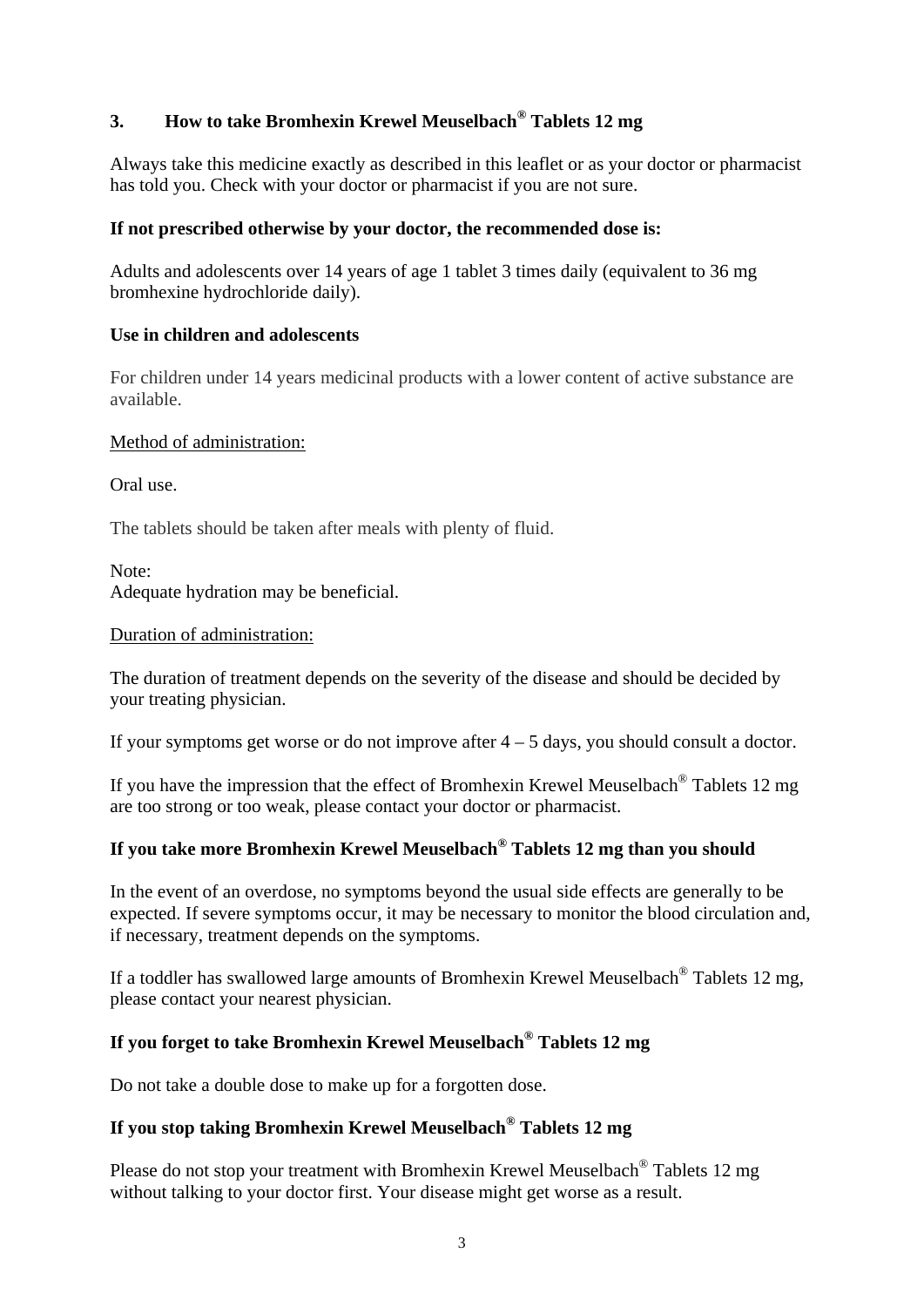If you have any further questions on the use of this medicine, ask your doctor or pharmacist.

## **4. Possible side effects**

Like all medicines, this medicine can cause side effects, although not everybody gets them.

Evaluation of undesirable effects and their probability:

Uncommon: may affect up to 1 in 100 people: Nausea, abdominal pain, vomiting, diarrhoea. Fever, shortness of breath (hypersensitivity reaction).

Rare: may affect up to 1 in 1,000 people: Hypersensitivity reactions. Rash, urticaria.

Not known: frequency cannot be estimated from the available data Anaphylactic reactions including anaphylactic shock, angioedema (rapidly developing swelling of the skin, subcutaneous, mucosal or submucosal tissues) and pruritus.

Severe cutaneous adverse reactions (including erythema multiforme, Stevens-Johnson syndrome / toxic epidermal necrolysis and acute generalized exanthematous pustulosis).

#### **Measures to treat side effects**

At the first signs of a hypersensitivity reaction (see above), you must stop taking Bromhexin Krewel Meuselbach® Tablets 12 mg. In this case, please contact your nearest doctor.

#### **Reporting of side effects**

If you get any side effects, talk to your doctor or pharmacist. This includes any possible side effects not listed in this leaflet. You can also report side effects directly via the Bundesinstitut für Arzneimittel und Medizinprodukte, Abt. Pharmakovigilanz, Kurt-Georg-Kiesinger-Allee 3, D-53175 Bonn, Website: www.bfarm.de. By reporting side effects you can help provide more information on the safety of this medicine.

# **5. How to store Bromhexin Krewel Meuselbach® Tablets 12 mg**

Keep this medicine out of the sight and reach of children.

Do not use this medicine after the expiry date which is stated on the box and label. The expiry date refers to the last day of that month.